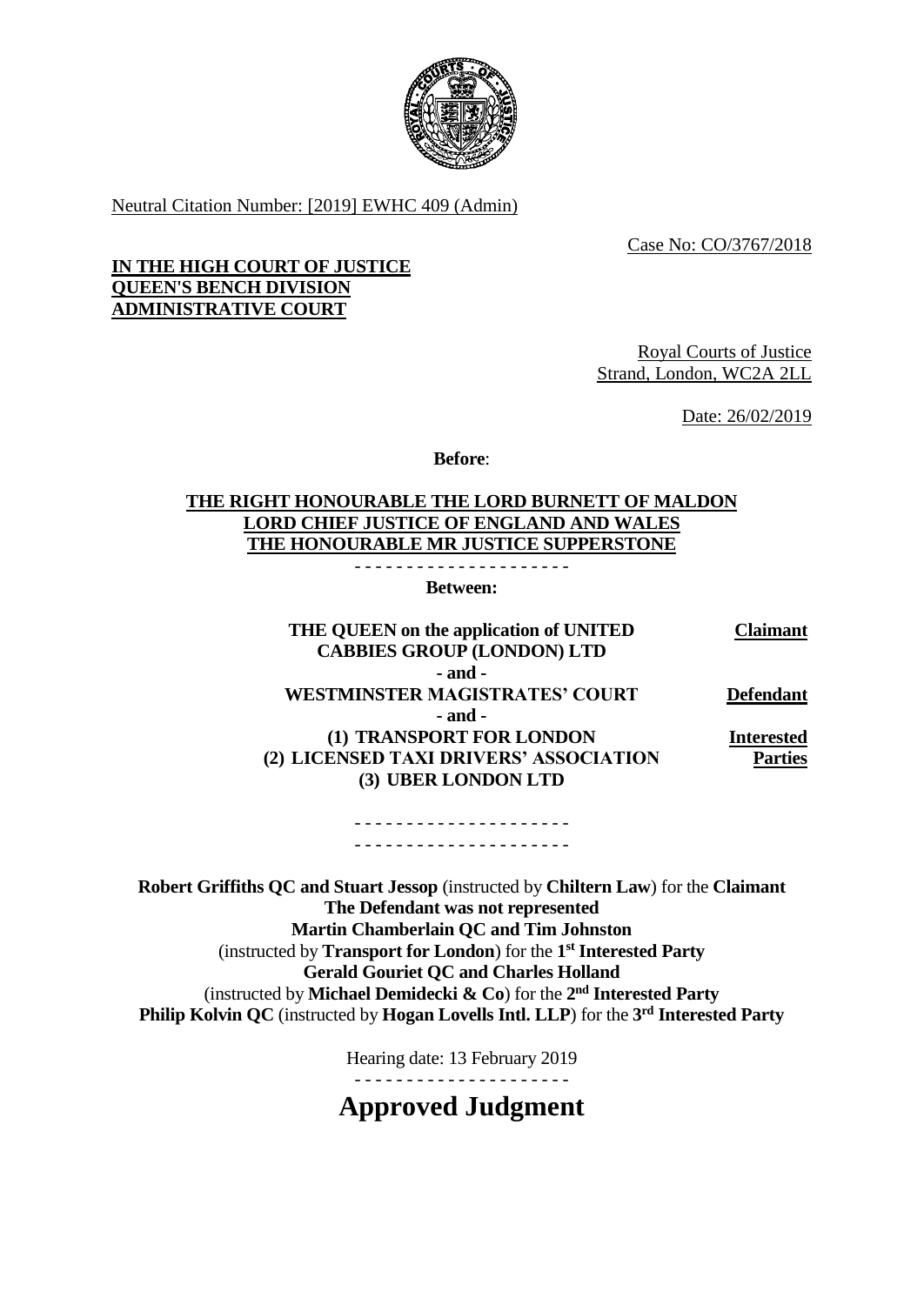# **The Lord Chief Justice and Mr Justice Supperstone:**

### **Introduction**

- 1. On 26 June 2018 Senior District Judge Emma Arbuthnot, the Chief Magistrate, granted a London Private Hire Vehicle Operator's Licence to Uber London Limited ("Uber") for a period of 15 months. A licence had earlier been refused by Transport for London ("TfL") but by the time the appeal came on for hearing before the judge they no longer opposed its grant. They adopted a neutral stance but tested the evidence advanced by Uber. The United Cabbies Group (London) Ltd ("UCG"), a mutual society representing Hackney Carriage Drivers in London, challenges the decision in judicial review proceedings brought against Westminster Magistrates' Court ("the defendant").
- 2. It is challenged on two grounds. First, it is said that the decision is tainted by actual or apparent bias by reason of the judge's husband's financial relationship with Uber (**Ground 1**). Secondly, the judge acted ultra vires and unlawfully in granting the licence in that she did so having made no finding of fact that at the time of her decision Uber was a fit and proper person within the meaning of section 3 of the Private Hire Vehicles (London) Act 1998 ("the 1998 Act"). In effect, she granted a probationary licence unknown to law. (**Ground 2**).

## **Factual Background**

- 3. TfL is a statutory corporation established by section 154 of the Greater London Authority Act 1999. Its functions include licensing private hire vehicle operators, drivers and vehicles in London, pursuant to the 1998 Act. Under section 3 of the 1998 Act, TfL must grant an applicant a London Private Hire Vehicle ("PHV") operator's licence if satisfied as to various matters. One of these is that the applicant is a "fit and proper person" to hold such a licence (section  $3(3)(a)$ ).
- 4. In 2012 TfL granted Uber a five-year London PHV operator's licence. Uber operates via an App that drivers and passengers, or riders, download onto their mobile telephones.
- 5. On 28 February 2017 Uber applied to renew its operator's licence for five years. At that time TfL was investigating various matters of concern. Not having concluded those investigations, it granted a four-month licence to expire on 30 September 2017.
- 6. On 22 September 2017 TfL wrote to Uber ("the decision letter") saying that a decision had been made that Uber was not a fit and proper person to hold a London PHV operator's licence and that therefore a new licence would not be granted. The decision letter set out a summary of the reasons why Uber was not a fit and proper person. TfL's complaints were that Uber misled TfL in correspondence in 2014 about the processes used to make bookings. Uber had available to it software called "Greyball" which could be used to evade regulatory processes and Uber had shown a lack of corporate responsibility in relation to matters which had public safety implications.
- 7. On 13 October 2017 Uber appealed to Westminster Magistrates' Court. The appeal was heard by the judge on 25 and 26 June 2018. At the end of the hearing the judge retired and produced a written judgement which she handed down later the same day.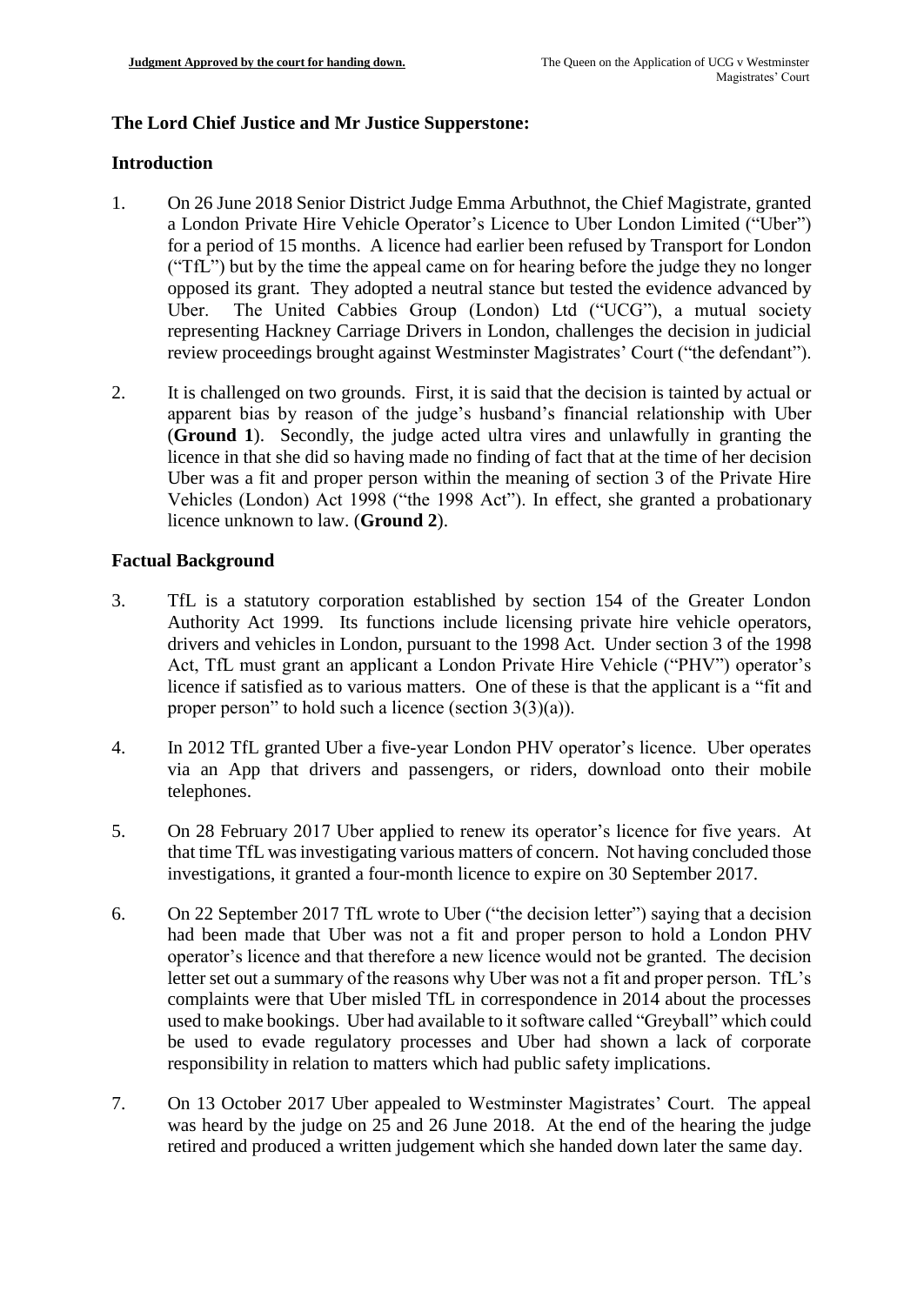## **The Decision of the Chief Magistrate**

- 8. The judge noted that in January 2018 she was provided with a provisional list of issues for the appeal which made it clear that at that time Uber was not accepting the justified complaints of TfL. By the time of the hearing on 25 June the list of issues had narrowed. The parties provided a list of agreed conditions that could be attached to a licence if one was granted.
- 9. The judge also noted that "[Uber] had changed a number of its working practices and its governance, and TfL took a neutral stance as to whether the licence should be granted by the court. Helpfully TfL explored governance and other matters with the three [Uber] witnesses called".
- 10. The judge set out her findings and conclusion at paras 40 and 41 of her judgment:

"40. I have considered the evidence and submissions in the case. I have given particular weight to the conditions that have been agreed between the parties. Taking into account the new governance arrangements, I find that whilst [Uber] was not a fit and proper person at the time of the Decision Letter and in the months that followed, it has provided evidence to this court that it is now a fit and proper person within the meaning of the Act. I grant a licence to [Uber].

41. The length of the licence has been the subject of discussion. The rapid and very recent changes undergone by [Uber] lead me to conclude that a shorter period would enable TfL to test out the new arrangements. A 15-month licence will enable Ms Chapman and her team to check the results obtained by the independent assurance procedure set out in condition number 4 whilst ensuring the public are kept safe.

42. I grant a licence for a period of 15 months."

## **Subsequent Events**

11. On 18 August 2018 *The Guardian* newspaper published an article entitled "Judge in Uber's London legal battle steps aside over husband's links to firm". The article claimed that the judge had withdrawn from hearing further appeals by Uber after an *Observer* newspaper investigation into links between her husband, Lord Arbuthnot, and Uber. The article reported that Lord Arbuthnot was a former director, now a consultant, for a company called SC Strategy Ltd described as a "private intelligence company". One of SC Strategy's known clients is the Qatar Investment Authority ("QIA"), widely reported to be a significant financial investor in Uber. The article also stated that "a judicial spokesperson" had said, since the investigation had pointed to the link, that the judge would not hear Uber-related cases in the future. It was further stated that the spokesperson had added that the judge had been due to hear a licensing appeal by Uber in Brighton on a date yet to be fixed but that as soon as the link had been pointed out to her, she had assigned the case to a fellow judge.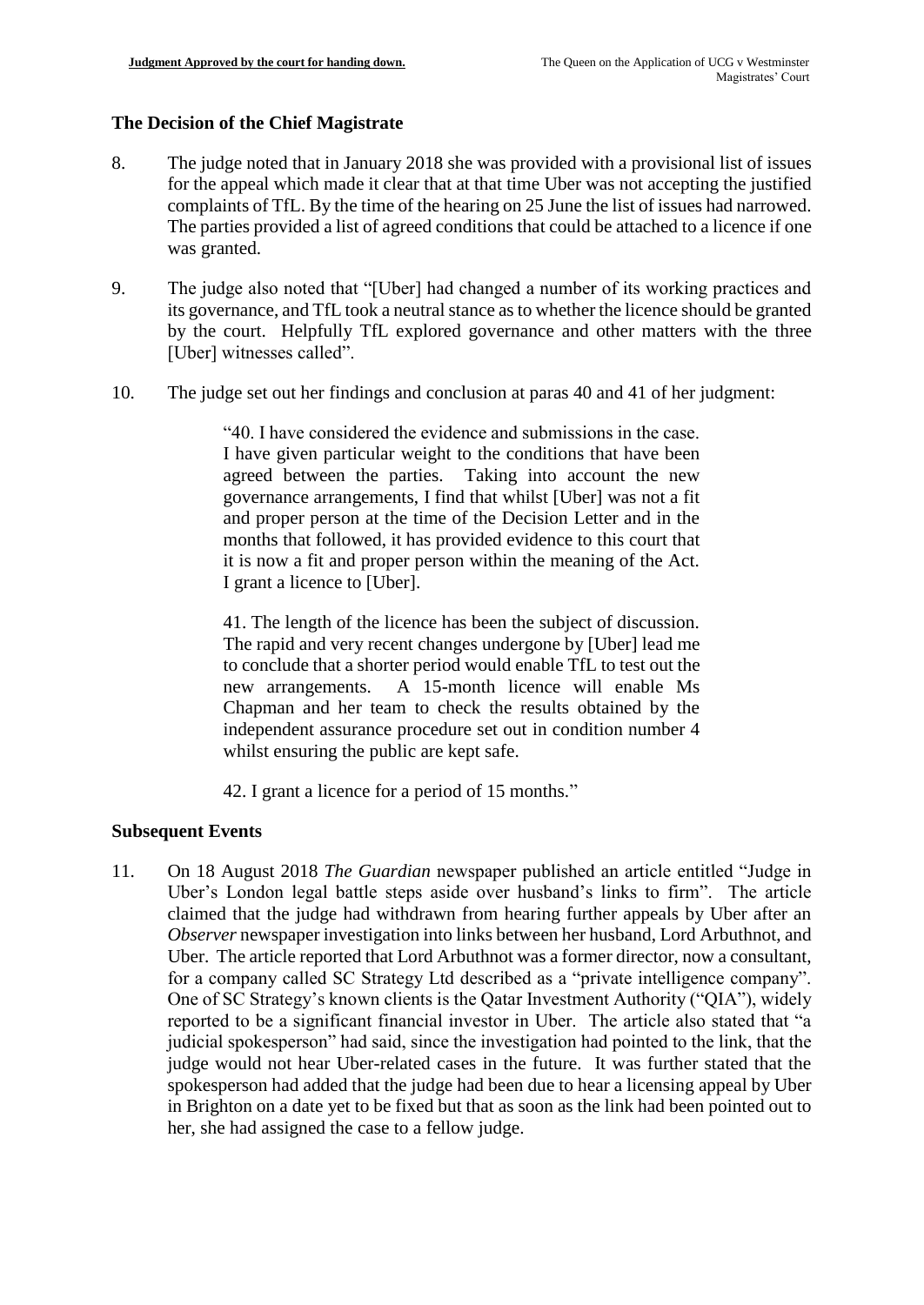- 12. On 14 August 2018 the judge responded to the allegation in the *Guardian* article stating that she did not know that QIA were investors in Uber, and that she had checked with her husband and he did not know either.
- 13. On 22 August 2018 UCG wrote a letter addressed to the Lord Chief Justice referring to the *Guardian* article and raising the issue of bias. Further it asked for the decision of the judge to be set aside. That was inappropriate because the Lord Chief Justice has no locus to interfere in the decisions of judges save when sitting on appeal or in judicial review proceedings.
- 14. On 11 September 2018 an e-mail was sent on behalf of the judge to Mr Kolvin Q.C. (counsel for Uber) and others informing them that the judge did not know of any connection between Lord Arbuthnot and Uber at the time of the appeal hearing, but that she had recused herself from future cases involving Uber.
- 15. On 19 September 2018 UCG filed a claim for judicial review against the Defendant with TfL and the Licensed Taxi Drivers' Association listed as interested parties. Uber was added as an interested party on 27 September. On 22 October 2018 the defendant filed an acknowledgement of service and accompanying letter from the Government Legal Department on behalf of the judge. It repeated her state of knowledge as to material matters.
- 16. Mr Rogers of Chiltern Law, the solicitors who act for UCG, filed a witness statement with the claim. He made second, third and fourth witness statements on 26 November, 17 December 2018 and 17 January 2019. These referred to other business interests of Lord Arbuthnot evidencing, it was contended, further associations between the judge's spouse and Uber (and indeed TfL) capable of demonstrating cause for perceived bias. In summary they include the following:
	- i) Lord Arbuthnot is the Chair of Thales UK ("Thales") advisory board. He was still the Chair of Thales' advisory board at around the time the decision was made on 26 June 2018. He was an advisory board member of Thales when on 3 August 2015 TfL awarded Thales a contract to renew the signalling and train control system on the London's Underground. TfL also awarded Thales a contract to maintain and upgrade its communications systems in September 2018. An article on 16 July 2018 on the website of Thales suggests a business collaboration between Uber and Thales in respect of air taxis in Dubai.
	- ii) SC Strategy provides consultancy services to another company called Pure Storage UK ("Pure Storage") that has a business partnership with Thales called Thales Security. Pure Storage also provides data storage for Uber.
	- iii) TfL have selected BlackRock to manage very substantial investments. Blackrock previously invested in Uber in 2014, reportedly in the sum of \$209m.
	- iv) The judge's brother, who lives in the State of Virginia and works in the wine trade, in an e-mail dated 15 January 2015 to the Public Service Commission of South Carolina "urges [them] very strongly to reinstate the UBER service" as he "knows they have had their backgrounds checked" and that he feels "safe" and that "it encourages tourism to provide a safe environment and travel options". Mr Rogers exhibits an article from the *Washington Post* dated 6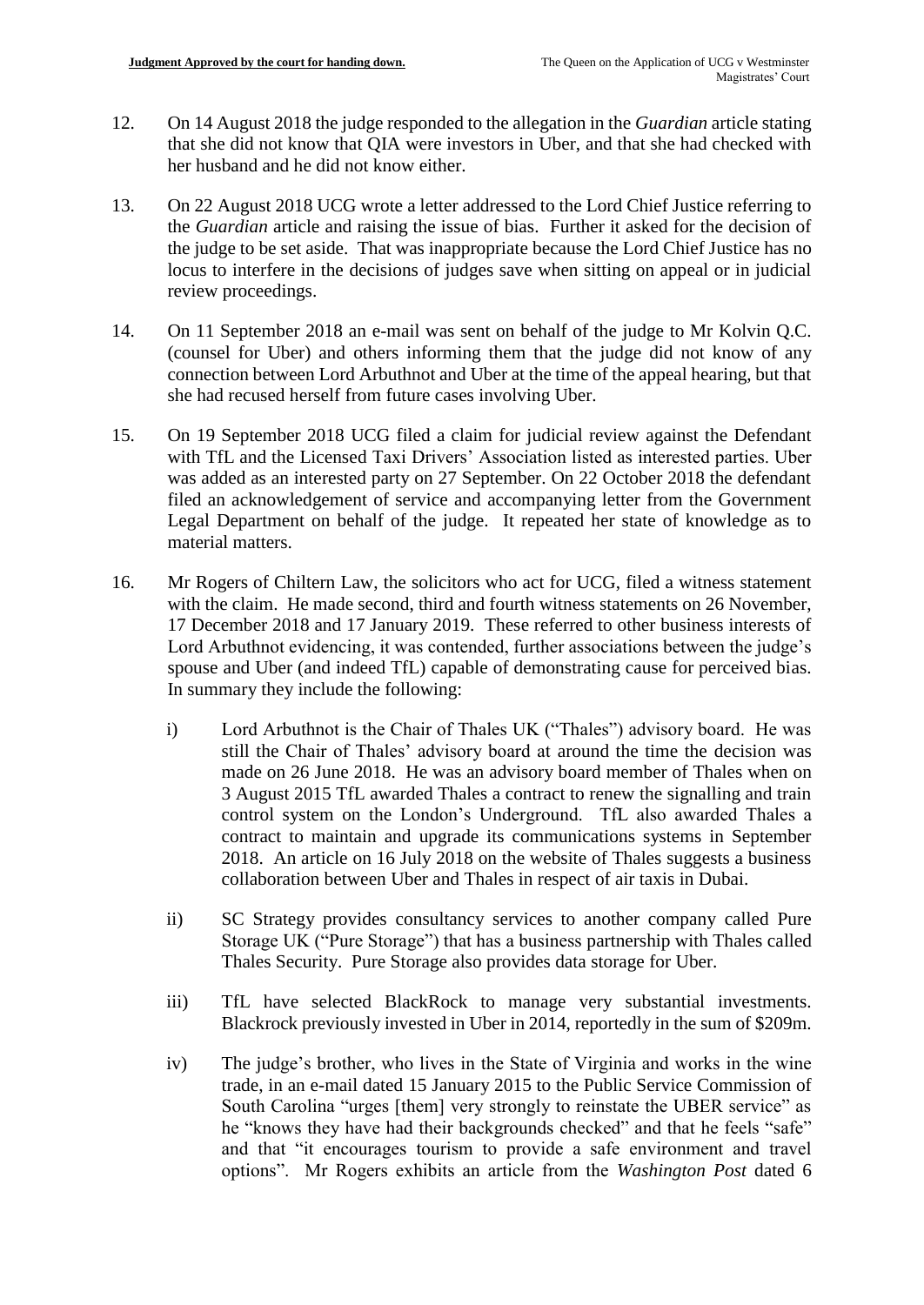October 2016 entitled "Going to Virginia Wine Month Festivities? Take Uber and get discounts"; and an article entitled "Wine and Uber: A Match made in Virginia".

- v) On 15 January 2019 it was brought to the attention of Mr Rogers that Uber features on TfL's employee website "My TfL" which is accessed via TfL's website. Discounts are offered on a number of services, one of which includes Uber journeys taken by TfL staff.
- vi) Ms Laurel Powers-Freeling, the new chairman of the board of Uber in London, was found by the judge to be "an impressive witness with an impressive background". The judge said that "[she] was satisfied that under her Chairmanship, as long as she is kept informed of what is happening day to day in the business, that the changes that [Uber] has put in hand will be maintained". Decades earlier, Ms Powers-Freeling worked at McKinsey together with her future husband and Lord Hague of Richmond. Lord Arbuthnot and Lord Hague worked together in politics and Lord Arbuthnot was his campaign manager in 1997. Lord Hague is also Chairman of the Advisory Board of Linklaters and that firm is apparently the fund counsel to Soft Bank Group who are said to be the largest shareholder in Uber's parent company.
- 17. Uber accepted before the judge (and in these proceedings) that the decision not to renew its licence was justified. In September 2017 it was not a fit and proper person within the meaning of the 1998 Act to hold the licence but its case on appeal before the judge was that the deficiencies identified by TfL had been remedied with structures now in place to provide confidence for the future.
- 18. On 8 January 2019 the Government Legal Department wrote a letter setting out in detail the state of the judge's knowledge.

## **The Statutory Framework**

19. Section 3 of the 1998 Act provides, so far as is material:

"(3) The licensing authority shall grant a London PHV operator's licence to the applicant if the authority is satisfied that—

(a) the applicant is a fit and proper person to hold a London PHV operator's licence; …

(4) A London PHV operator's licence shall be granted subject to such conditions as may be prescribed and such other conditions as the licensing authority may think fit.

(5) … [a] London PHV operator's licence shall be granted for five years or such shorter period as the licensing authority may consider appropriate in the circumstances of the case.

(7) An applicant for a London PHV operator's licence may appeal to a magistrates' court against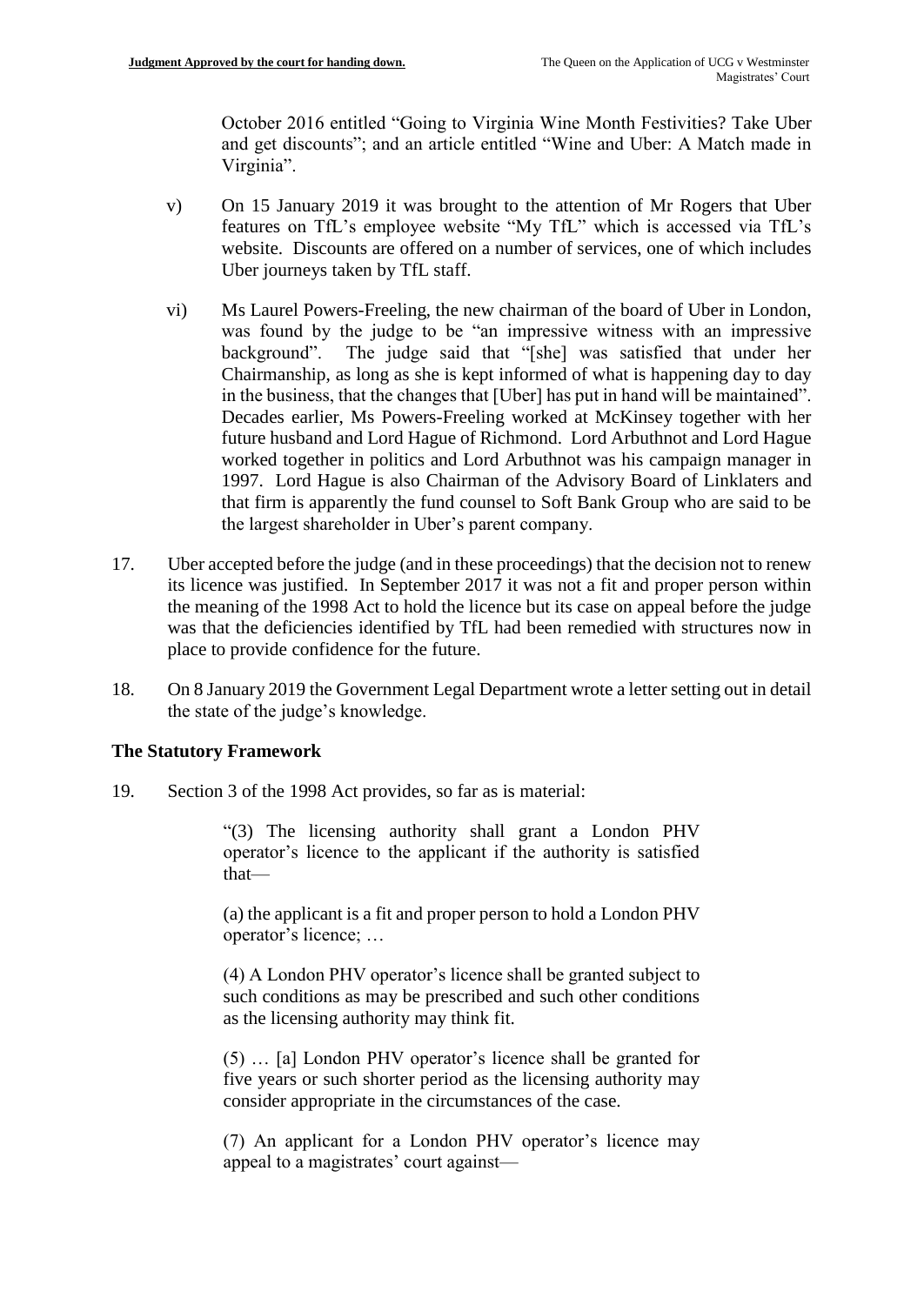(a) a decision not to grant such a licence; …"

#### **The Parties' Submissions and Discussion**

20. Mr Griffiths Q.C., on behalf of UCG, took the second ground of challenge first. We shall do the same.

#### *Ground 2: The judge made no finding of fact that at the time of her decision Uber was a fit and proper person within the meaning of s.3, and therefore her decision was unlawful*

- 21. In para 40 of the judgment, having noted that Uber was not fit and proper when the licence was refused by TfL, the judge simply states that Uber "has provided evidence to this Court that it is now a fit and proper person within the meaning of the Act. I grant a licence to [Uber].". Mr Griffiths submits that the judgment contains no finding that the judge was satisfied that Uber was now a fit and proper person. In short, she should have added after the reference to Uber's evidence "which I accept", or something similar, to constitute a finding.
- 22. Mr Griffiths submits that the absence of this critical finding results from the judge, in effect, having granted Uber a temporary licence on the basis that it may become a fit and proper person. He points to para 13 of her judgment:

"Importantly by 25<sup>th</sup> June 2018 [Uber] was asking for a probationary licence only. The initial period it suggested was one of 18 months but in final submissions it came down to 15 months."

- 23. Mr Griffiths submits that para 13 of the judgment characterises the judge's flawed reasoning. She applied the wrong test and therefore the decision to grant the licence was unlawful.
- 24. This analysis, Mr Griffiths submits, is supported by Condition 4 to the licence. This agreed condition required Uber to "maintain an independent assurance procedure designed to review and validate the effectiveness of its systems, policies, procedures and oversight mechanisms for promoting compliance with its obligations as a licensed operator in accordance with the 1998 Act as well as [the other] conditions". He submits that this condition supports the view that what the judge was doing was imposing conditions that if complied with for a longer period would lead to the conclusion that it was a fit and proper person.
- 25. Mr Griffiths submits that the approach adopted by the judge was to grant a probationary licence with conditions for a short period during which further consideration can be given as to whether it can be "trusted" when it says it has changed, and TfL would, during the probationary period, be able to "test out" the new arrangements.
- 26. It is common ground between the parties that the judge had no power to grant a "provisional licence", applying a different test from that required by section 3(3)(a). It was also common ground that whilst the judge had power under the statutory scheme to grant a licence for five years, she was entitled to grant a licence for a shorter period and to attach conditions to it.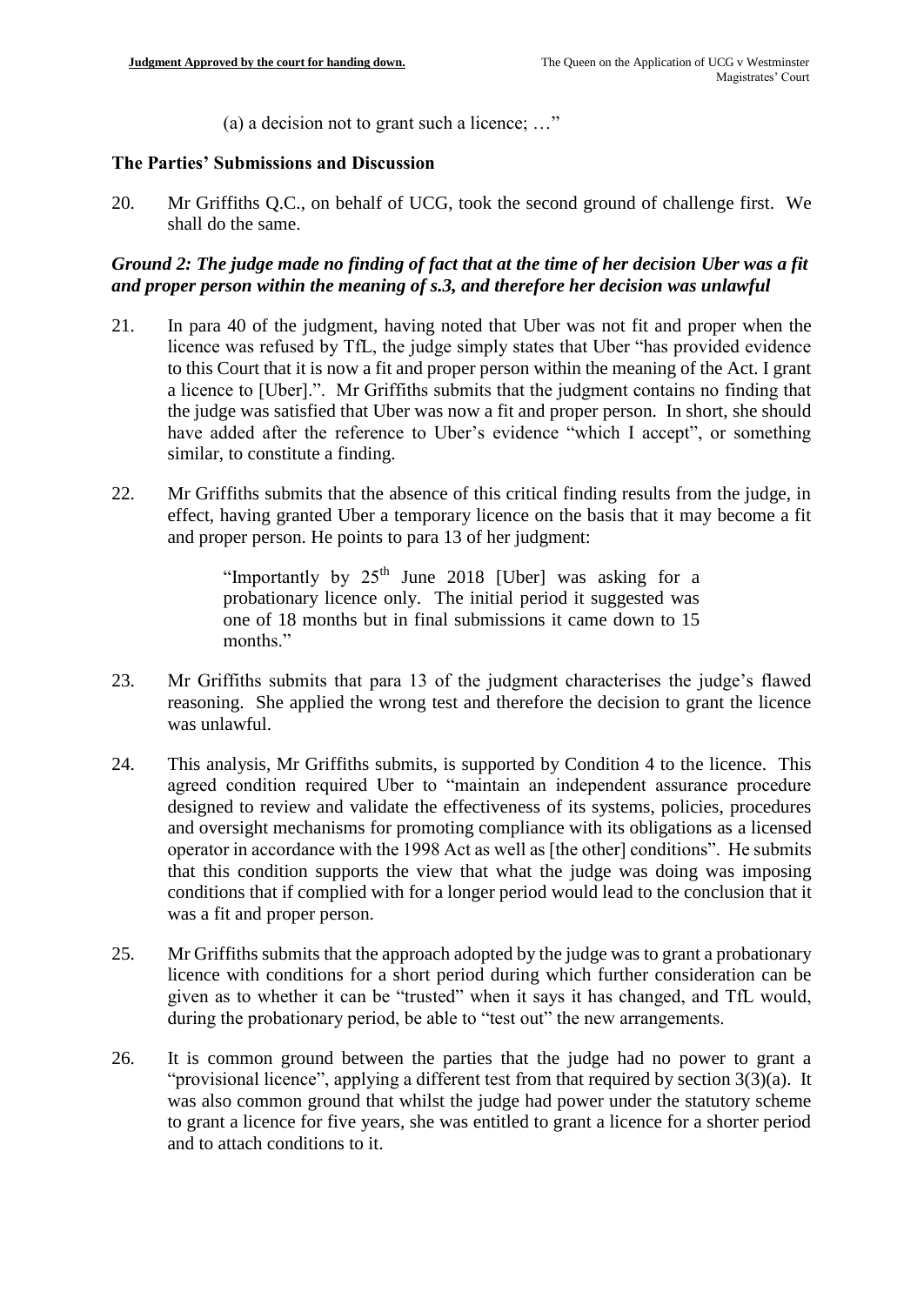- 27. In our view, it is abundantly clear that the judge did not grant a provisional or probationary licence without considering whether Uber was, at the time of the hearing, a fit and proper person.
- 28. The judgment read as a whole demonstrates that the judge understood that the test she had to apply was that set out in section  $3(3)(a)$ . She had to be satisfied that at the time of the decision Uber was a fit and proper person to hold the licence for which it had applied.
- 29. At the outset of her judgment the judge stated:

"…I must… ask myself whether [Uber] is a fit and proper person to hold a private hire vehicle operator's licence…"

She later referred to "the agreed legal position" and section 3(3) which:

"sets out that TfL shall grant an operator's licence where it is satisfied that the applicant is a 'fit and proper person' to hold such a licence."

30. The judge noted that she had been provided with a core bundle which contained the parties' skeleton arguments. She attached them to the judgment. TfL's skeleton argument stated that the question for the court was

"whether [Uber] is *now* a fit and proper person to hold a licence."

Uber's skeleton stated that the task for the court was to judge its fitness and propriety now, taking account of the progress it had made. It was Uber's skeleton argument that introduced the term "probationary licence" which, in context, was no more than an understanding that if it failed to comply with the conditions and reverted to its previous ways, it would not fare well in an application for renewal.

31. Both a provisional list of issues and the revised list of issues referred to the question of whether Uber was a fit and proper person on numerous occasions. For example, the revised list of issues contained:

> "It is agreed the issues or questions set out below encompass the full range of potential concerns regarding whether [Uber] is a fit and proper person…"

The revised list of issues also refers to the question of duration of licence and conditions as follows:

"If the court is satisfied that [Uber] is fit and proper (i) whether it should be granted a licence of 18 months' duration expiring on 31 December 2019 (as [Uber] has suggested), (ii) if not, then of what duration, (iii) whether the licence should be subject to conditions and (iv) if so, what conditions."

32. The parties and the judge were fully aware that the question of the duration of any licence and any conditions it would be subject to, would arise if and only if the court was satisfied that Uber was, at the date of the hearing, a "fit and proper person" to hold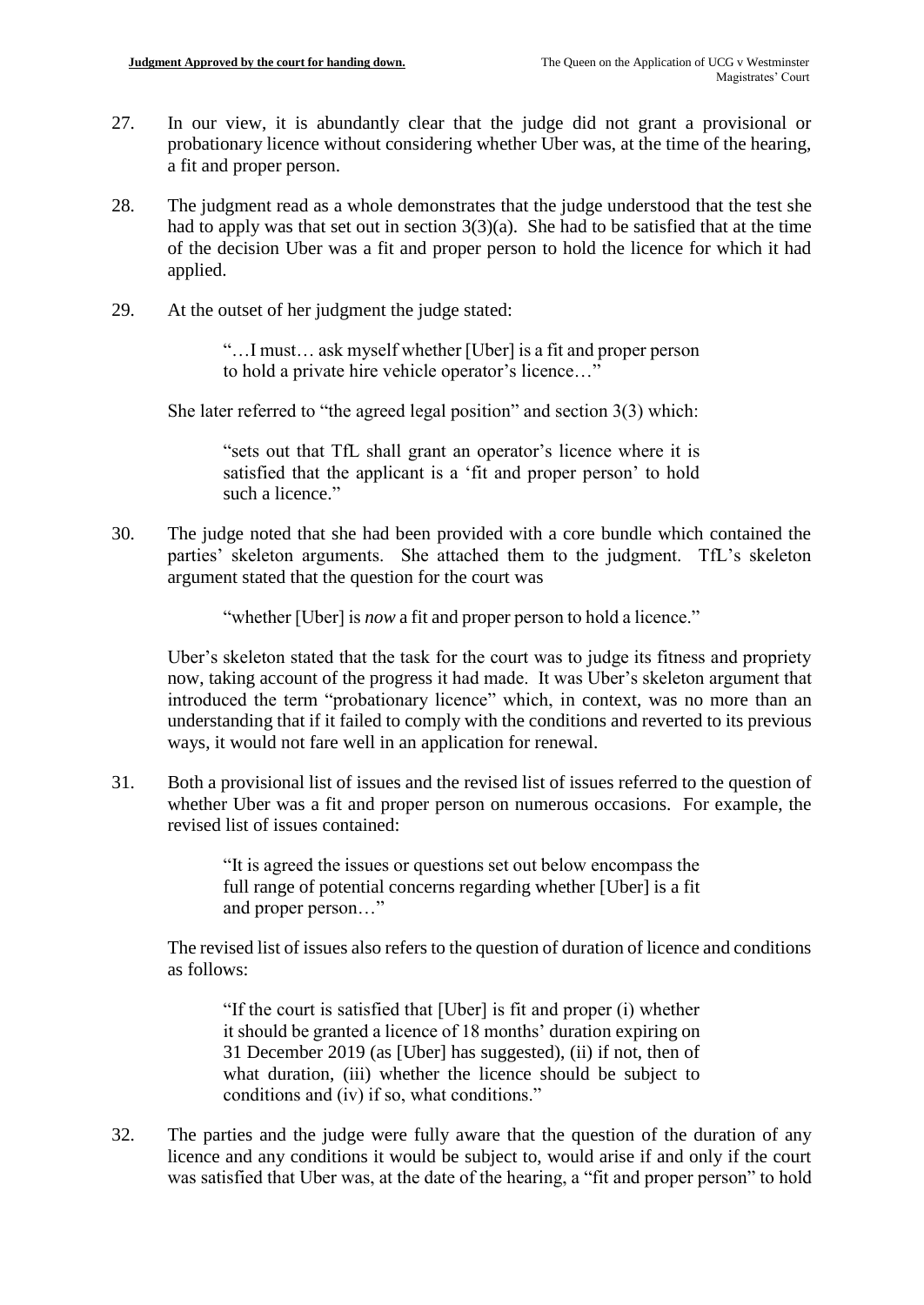a London PHV operator's licence. Furthermore, the transcript of the hearing, which includes the opening and closing submissions of leading counsel for Uber and TfL, demonstrates that the judge was repeatedly reminded that the key issue she had to decide was whether Uber at the time of the hearing was a fit and proper person to hold an operator's licence.

33. We are reminded of the observation of Lord Hoffmann (with whom the other members of the Appellate Committee agreed) in *Piglowska v Piglowski* [1999] 1 WLR 1360 at 1372:

> "The exigencies of daily courtroom life are such that reasons for judgment will always be capable of having been better expressed. This is particularly true of an unreserved judgment… but also of a reserved judgment based upon notes… These reasons should be read on the assumption that, unless he has demonstrated the contrary, the judge knew how he should perform his functions and which matters he should take into account. This is particularly so when the matters in question are so well known as those specified in s.25(2). An appellate court should resist the temptation to subvert the principle that they should not substitute their own discretion for that of the judge by narrow textual analysis which enables them to claim that he misdirected himself."

34. The judge was repeatedly reminded by leading counsel of the well-known test in section 3(3)(a), and we are satisfied that she did not depart from it. Mr Chamberlain Q.C. for TfL makes a further fair point. When the judgment was given to the parties it did not occur to any of the galaxy of distinguished counsel and solicitors in court that the language of paras 40 and 41 demonstrated a failure by the judge to make the necessary finding. We find that unsurprising. Having said, as she did, that Uber had provided evidence that it was fit and proper and then immediately gone on to indicate that the licence would be granted it was obvious that the judge accepted that evidence.

## *Ground 1: Bias*

- 35. Mr Griffiths advances this ground of challenge by reference to two categories of bias: first, presumed bias; and second, apparent bias.
- 36. The applicable principles are not in doubt.

#### *Presumed Bias*

i) Where a judge has a direct pecuniary or proprietary interest in the outcome of a case, he or she is automatically disqualified, whether or not that interest gives rise to a reasonable apprehension of bias (see *Dimes v Proprietors of Grand Junction Canal* [1852] 3 HLCas 759; *In Re Medicaments and Related Classes of Goods (No.2)* [2001] 1 WLR 700 at para 40; *R v Bow Street Metropolitan Stipendiary Magistrate and others ex parte Pinochet Ugarte (No.2)* [2000] 1 AC 119 at 134, per Lord Browne-Wilkinson; and *Locobail (UK) Ltd v Bayfield Properties Ltd* [2000] QB 451 at paras 4 to 9, per Lord Bingham of Cornhill CJ, Lord Woolf MR and Sir Richard Scott VC).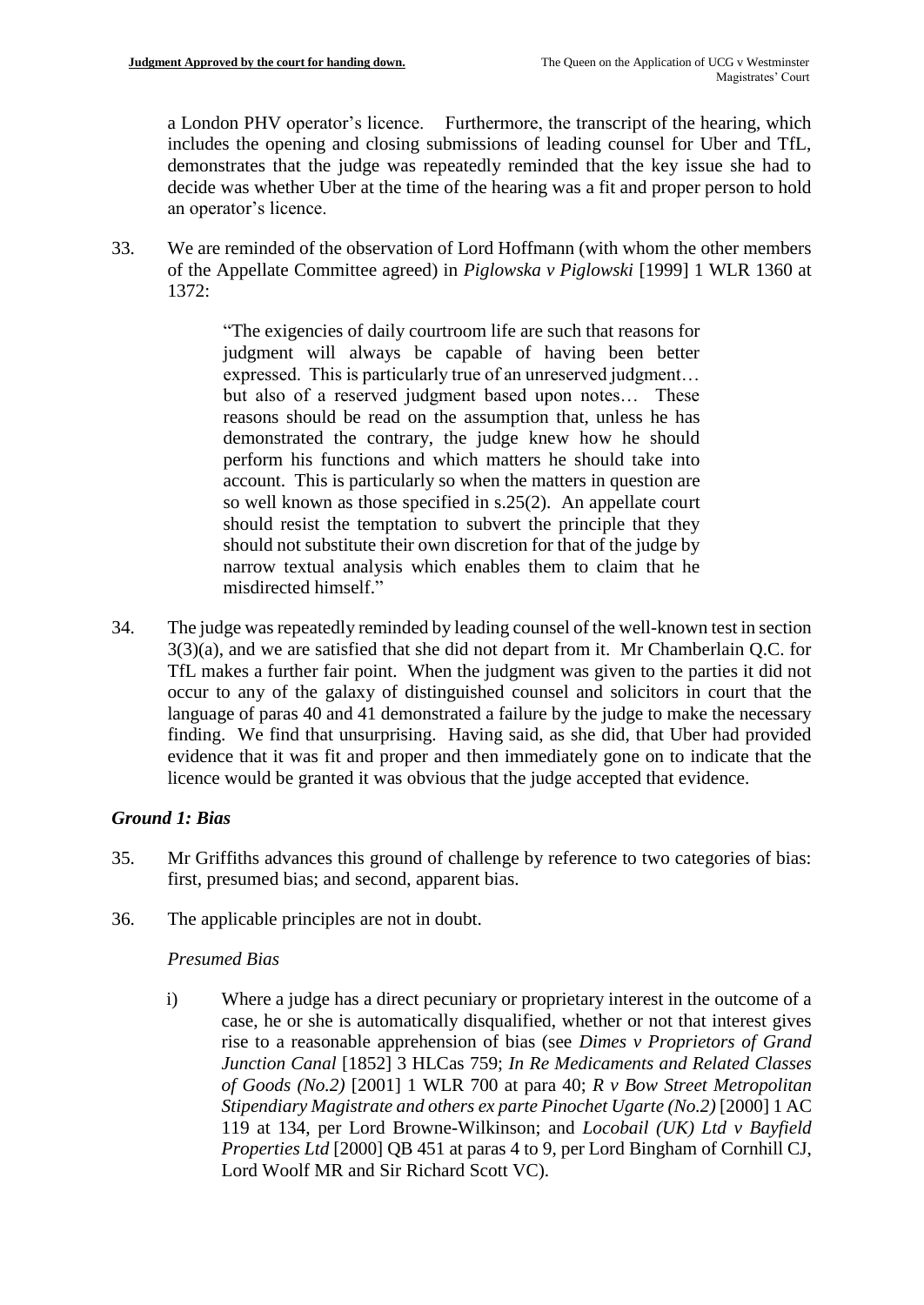- ii) The rationale of the rule is that "a man cannot be a judge in his own cause". That being so, the rationale disqualifying a judge applies just as much if the judge's decision will lead to the promotion of a cause in which the judge is involved together with one of the parties (*ex p Pinochet (No.2)* at 135).
- iii) The question is not whether the judge has some link with the party involved in a cause before the judge but whether the outcome of that cause could, realistically, affect the judge's interest (*Locobail (UK) Ltd* at para 8). It needs to be more than a "tenuous connection" (para 50). The impugned interest must be "direct and certain, and not remote or contingent" (*R v Manchester, Sheffield and Lincolnshire Railway Co.* [1866-67] LR 2 QB 336 at 339).
- iv) In any case where the judge's interest is said to derive from the interest of a spouse, partner or other family member the link must be "so close and direct as to render the interest of that other person, for all practical purposes, indistinguishable from an interest of the judge himself" (*Locobail (UK) Ltd* at para 10, and *Jones v DAS Legal Expenses Insurance Co. Ltd* [2003] EWCA Civ 1071 at para 18, per Ward, Waller and Hale LLJ). The fair-minded observer does not assume that the interests of husband and wife are indistinguishable. They are not.

#### *Apparent Bias*

- v) The test for apparent bias under English law and Article 6 of the ECHR is "whether the fair-minded and informed observer, having considered the facts, would conclude that there was a real possibility that the tribunal was biased" (*Porter v Magill* [2002] 2 AC 357 at para 103, per Lord Hope); and *Taylor v Lawrence* [2003] QB 528 at para 60).
- vi) "In any case where the impartiality of a judge is in question, the appearance of the matter is just as important as the reality" (*ex p Pinochet (No.2)* at 139, per Lord Nolan).
- vii) "While the test is certainly less rigorous than one of probability, it is a test which is founded on reality. The test is not one of "any possibility" but of a "real" possibility of bias" (*Resolution Chemicals Ltd v H. Lundbeck A/C* [2013] EWCA Civ 1515 at para 36, per Sir Terence Etherton C).
- viii) "The observer who is fair-minded is the sort of person who always reserves judgment on every point until she has seen and fully understood both sides of the argument. She is not unduly sensitive or suspicious… she is not complacent either…" (*Helow v Secretary of State for the Home Department* [2008] 1 WLR 2416 at paras 2 to 3, per Lord Hope).
- ix) When applying the test of real possibility "it will very often be appropriate to enquire whether the judge knew of the matter relied on as appearing to undermine his impartiality, because if it is shown that he did not know of it the danger of its having influenced his judgment is eliminated and the appearance of possible bias is dispelled" (*Locobail* at para 18). However, no attention will be paid to any statement by the judge as to the impact of any knowledge on his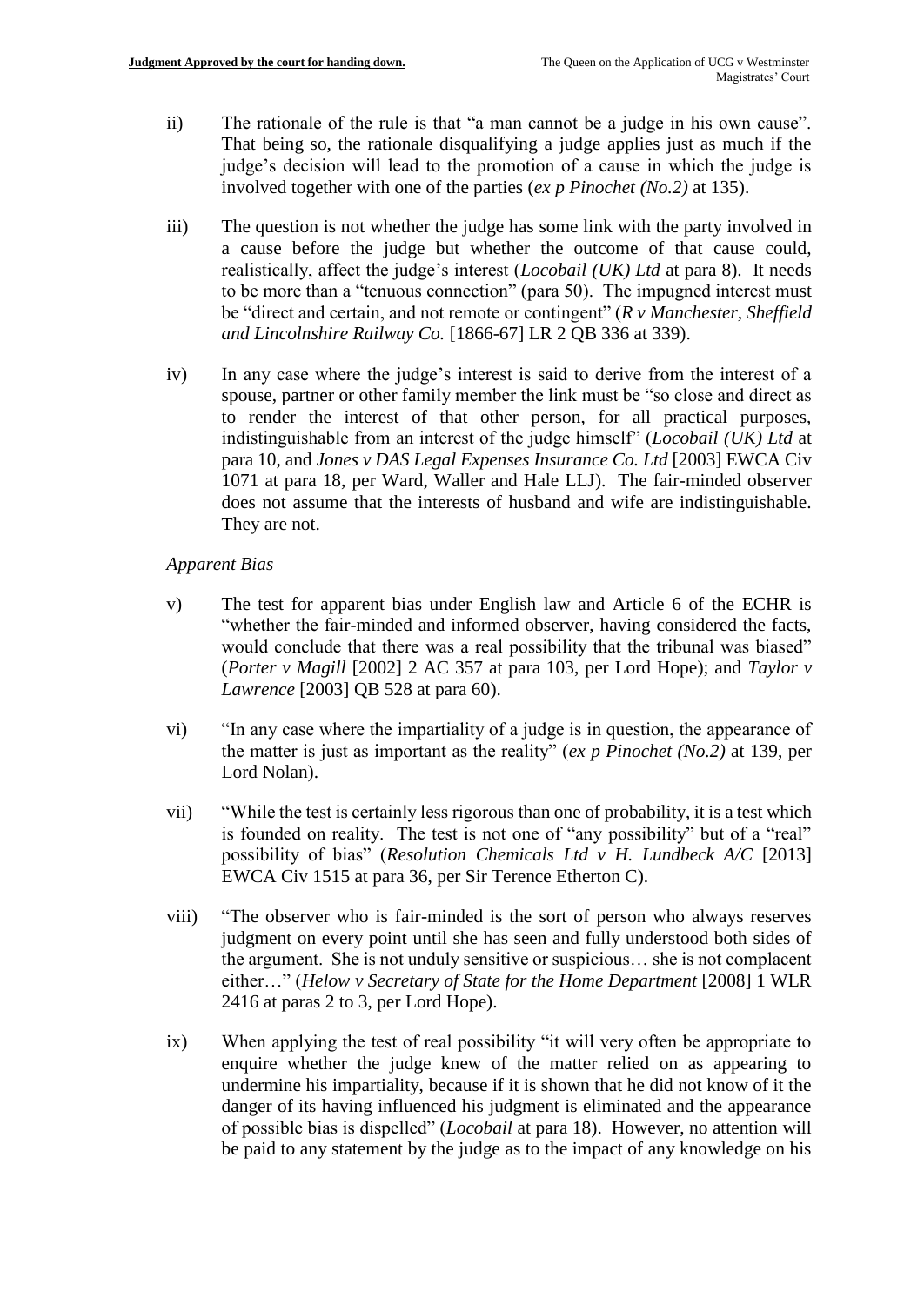or her mind (*Locobail (UK) Ltd* at para 19, and *Helow* at para 39, per Lord Mance).

x) The test to be applied where there is a familial connection is the same in presumed and apparent bias cases (see (iv) above).

## *UCG's Case on Bias*

37. UCG's pleaded case was and remains grounded in the *Guardian* article. Mr Griffiths confirmed that he is not relying on the matters referred to in Mr Rogers' second, third and fourth witness statements, the effect of which we have summarised at para 16 above, as part of his pleaded case; rather he invites us to consider them, as he put it, as part of the factual matrix of relevant circumstances to which we may have regard when considering the issue of bias. Mr Griffiths also referred to the problem with the "insidious nature of bias" being that once the suspicion of bias has been created it colours the mind of even the fair-minded and informed observer and the perception of continuing bias is perpetuated.

### *The Facts*

- 38. The relevant facts are these. The judge is married to Lord Arbuthnot. From 1 January 2016 until 31 December 2017 Lord Arbuthnot was a director of SC Strategy and from 31 December 2017, he was a consultant to that company. One of SC Strategy's known clients was the sovereign wealth fund of Qatar (QIA) which was a substantial investor in Uber Technologies Inc., Uber's ultimate parent company. The judge's husband had provided advice to QIA, but he had not provided advice to QIA (or any other entity) in respect of any company in the Uber group. At the time of the hearing the judge was aware that QIA was a client of SC Strategy, but she did not know that QIA had any direct or indirect link to Uber's parent company. Neither her husband (upon her checking with him) nor the judge was aware that QIA was an investor in that company at the time she heard the appeal.
- 39. There is no suggestion from Mr Griffiths that we should not accept entirely the judge's explanation of what was known to her and her husband, both as regards the matters set out in the *Guardian* and in response to the additional matters raised by Mr Rogers.
- 40. Mr Griffiths submits that on those facts the judge was automatically disqualified. The judge's husband's financial interest in Uber is, he submits, deemed by virtue of that marital relationship to be that of the judge herself. Mr Griffiths contends that because of the closeness of the relationship between husband and wife and for reasons related to shared pecuniary and proprietary interests as husband and wife, the disqualifying interest in the judge is indistinguishable from a direct pecuniary interest. That being so, the judge's knowledge of the existence of the interest is irrelevant.
- 41. We reject this submission. We do not consider that the facts even begin to show that there was a link between the judge's interest and the interest of her husband "so close and direct" as to render the interest of her husband indistinguishable from her interest. But the argument fails at an earlier stage. Lord Arbuthnot cannot sensibly be said to have a financial interest in the parent company of Uber, and through them Uber in London. As a consultant no doubt he received remuneration from SC Strategy which in turn received income from QIA. QIA no doubt hoped to receive benefit from capital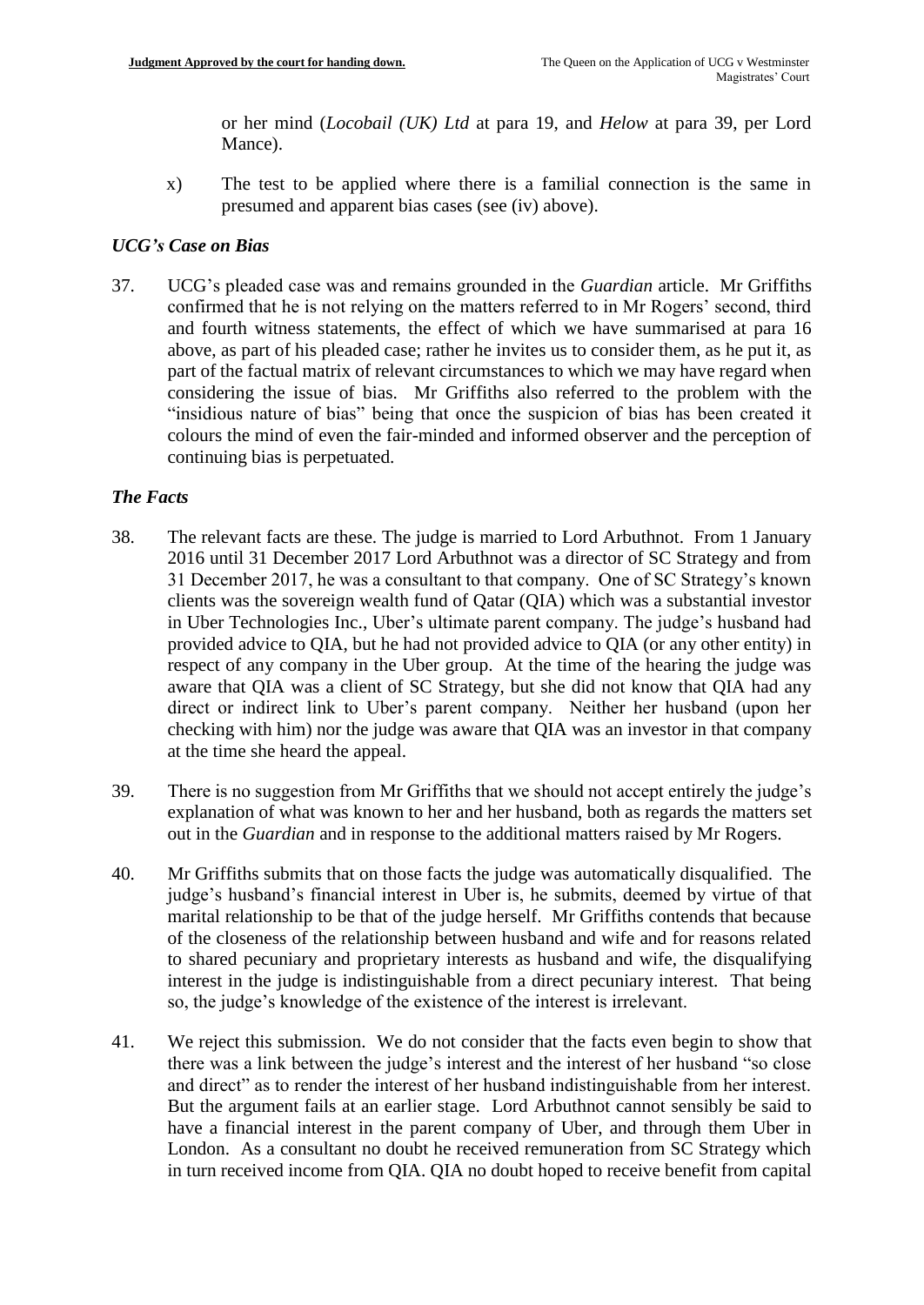growth in, or perhaps dividends from, their investment in Uber's parent company which formed a part of their overall holdings. The link between Uber's global prosperity and Lord Arbuthnot's remuneration is tenuous, to say the least. He had not advised QIA regarding Uber. In those circumstances it is difficult to see how he could have a direct financial interest in the outcome of the appeal.

- 42. In relation to the claim of apparent bias, Mr Griffiths emphasises the importance of perception. He relies heavily on the decision of the judge to recuse herself from any further Uber cases. She explained in her letter of 8 January 2019 that she was "conscious of the need to ensure that the appearance of impartiality, on the part of the court, were maintained". Mr Griffiths suggests that if the judge perceived it in that way then so would a fair-minded and informed observer.
- 43. We do not agree. At the time the judge wrote that letter she knew about the matters raised by the *Guardian* which she did not know at the time she granted the licence. Further, as Mummery LJ observed in *AWG Group Ltd v Morrison* [2006] 1 WLR 1163 at para 9:

"If … the court has to predict what might happen if the hearing goes ahead before the judge to whom objection is taken and to assess the real possibility of apparent bias arising, prudence naturally leans on the side of being safe rather than sorry".

44. Mr Griffiths accepts that at the relevant time the judge had no knowledge of any link between her husband and QIA or QIA and Uber (and that her husband also had no knowledge of any link between QIA and Uber). Nonetheless, he contends that is no answer to the allegation of apparent bias. He raises a novel argument. There is, Mr Griffiths submits, an obligation on a member of the judiciary in the circumstances of the present case to show not only that she had no knowledge but also that she could not reasonably be expected to be aware of those facts. There is a duty, he submits, on a judge especially when dealing with high profile matters of this kind, which have a significant element of public interest "to check" on whether there are any likely disqualifying interests which she should disclose to the parties on the basis that prima facie they may evidence a conflict of interest in respect of which the judge should recuse herself. In his written submission Mr Griffiths continued:

> "In this case a simple question by the district judge of her husband – 'can you please check on whether you or any of the companies in respect of which you are a Chairman, Director of Consultant have any direct or indirect association with Uber or Transport for London?' would have resulted in the identification of any potential conflicts of interest which the judge would either have been able to disclose to the parties or enable her in a timely manner to recuse herself from hearing the case."

45. This argument is inconsistent with the settled approach identified in *Locabail* where Lord Bingham CJ made clear that it is the actual knowledge of the judge that determines the assessment of apparent bias cases (see paras 18 and 51), quoting the Court of Appeal in New Zealand in *Auckland Casino Ltd. v Casino Control Authority* [1995] 1 NZLR 142 at 148, that if the judge were ignorant of the allegedly disqualifying interest: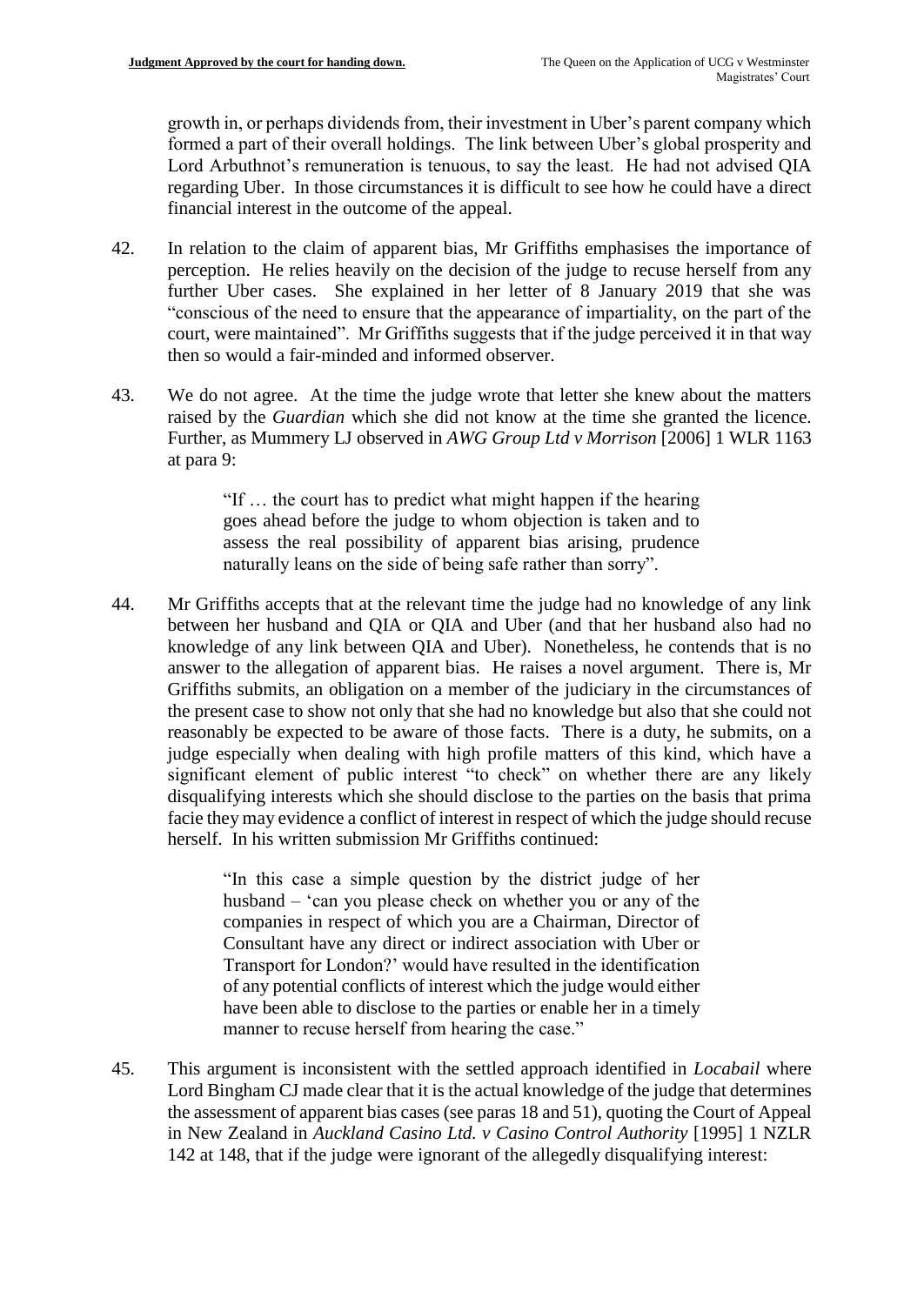"there would be no real danger of bias, as no one could suppose that the judge could be unconsciously affected by that of which he knew nothing …"

46. The point was reinforced by Lord Bingham in para 55 dealing expressly with the question of material that might emerge after a judgment had been given which showed that the firm in which the fee-paid judge was a partner had a connection with a party:

> "In our view, once the hypothesis that the judge "did not know of the connection" is accepted, the answer, unless the case is one to which the *Dimes* case … applies, becomes obvious. How can there be any real danger of bias, or any real apprehension or likelihood of bias, if the judge does not know the facts that, in argument, are relied on as giving rise to the conflict of interest?"

- 47. The duty of inquiry suggested on behalf of UCG finds no support in authority. It would be inconsistent with the approach in *Locabail* and would impose an unnecessary and onerous burden on judges. We can foresee considerable practical difficulties if a judge has to research whether his or her immediate family members may have any link with any party in every case over which they preside. We see no warrant for it. Indeed, its justification would be to satisfy the concerns of those unwilling to approach the question as "a fair-minded and informed observer" in the sense described in the authorities. The governing principle regarding absence of knowledge is clearly set out in *Locobail* and we agree with Mr Kolvin Q.C. for Uber that there is no warrant or support for a gloss upon it.
- 48. Having ascertained all the circumstances bearing on the suggestion that the judge was biased, we consider that those circumstances would not lead a fair-minded and informed observer to conclude that there was a real possibility that the judge was biased in this case.
- 49. Even if there was an obligation on her to check whether her husband had any direct or indirect association with Uber or TfL, which as we have said we do not accept, there is no evidence that Lord Arbuthnot had a financial interest in the outcome of the case, still less that the judge could have had such an interest.
- 50. In the light of Mr Griffiths' approach to the other matters referred to in the witness statements of Mr Rogers (see para 16 above), we can take them shortly. None of those matters, individually or cumulatively, could have any impact on our decision that this is not a case of automatic disqualification, nor, do they add to the case of apparent bias. The judge and TfL have responded to the individual points and, sensibly, Mr Griffiths, in his oral submissions, said no more about them. In summary, the evidence is as follows:
	- i) The judge confirms that she believes that she knew that her husband was Chairman of the UK Thales advisory board. She did not know of any Thales connection either in the UK or otherwise to either Uber or TfL;
	- ii) The judge knew that her husband is a consultant for Pure Storage but she did not and does not know the details of what this involves. She knows that Pure Storage is "an enormous computer company providing storage for information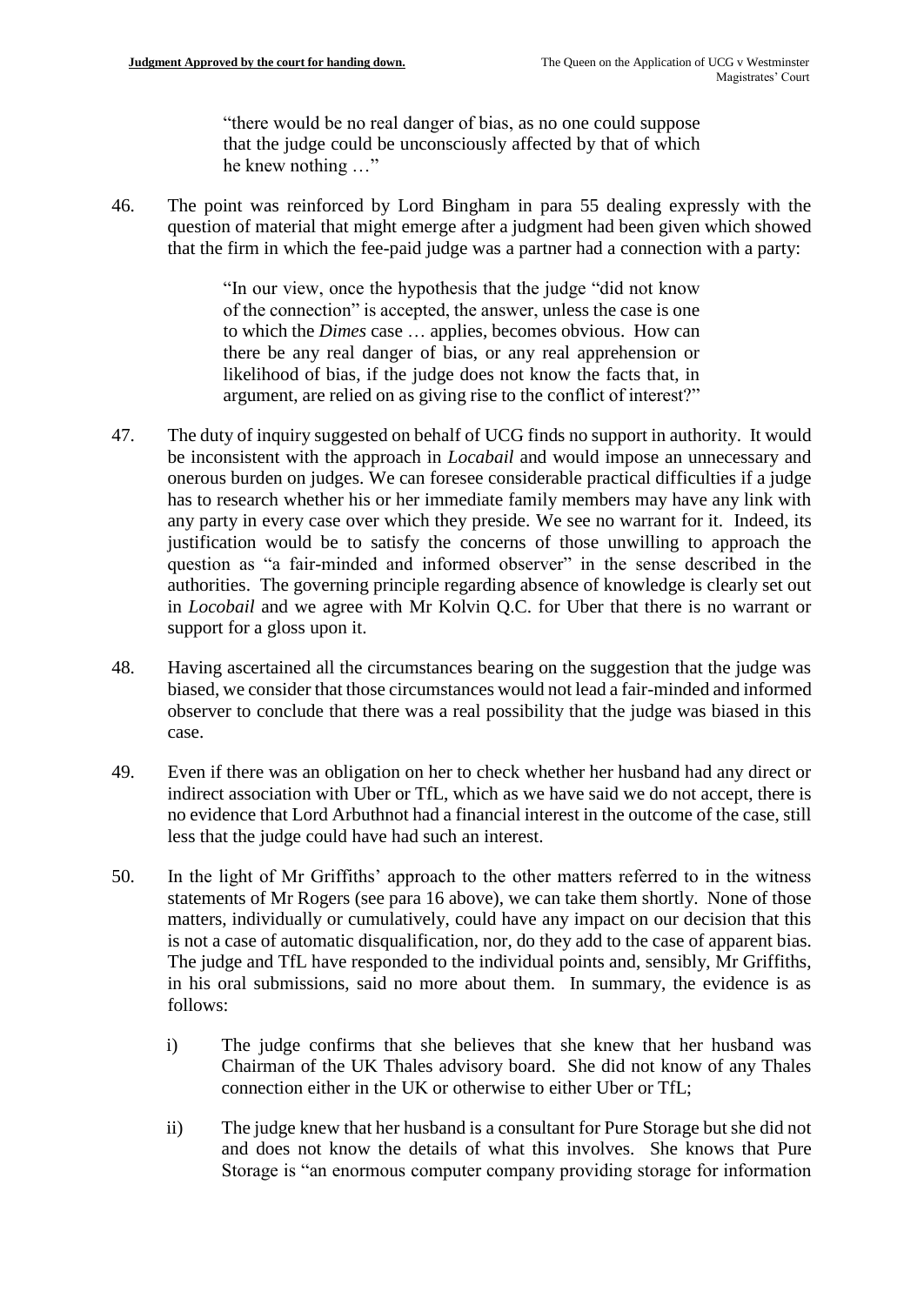across the world". She has no knowledge of its clients. She did not know of any connection between Pure Storage and any of the parties in this case;

- iii) She has no knowledge concerning TfL's selection of BlackRock to manage investment portfolios, or that BlackRock invested, it is said, in Uber;
- iv) She had no idea that her brother used or supported Uber prior to her asking him.
- v) To her knowledge she had never met or even seen Ms Powers-Freeling before she gave evidence. If she had known her, she would have immediately informed the parties. She was not aware of any connection between her and any person known to her;
- vi) As for Linklaters being the fund counsel to SoftBank Group (now Uber's largest shareholder), neither she nor her husband knew that Lord Hague was the chairman of the Linklaters Advisory Group or that Linklaters were fund counsel to Soft Bank Group, if this be so.
- vii) We do not accept that the statement in Mr Rogers' fourth witness statement that discounts are offered on Uber journeys taken by TfL staff could have led the fair-minded and informed observer to conclude that there was a real possibility that the judge was biased. As we understand it, the suggestion is that these discounts are "of relevance to TfL's and Uber's stance at the licensing hearing and the likely impact this had on the district judge's decision" (Mr Rogers' fourth witness statement, paras 4-9). Again, sensibly, Mr Griffiths made no reference to this matter in his oral submissions.
- 51. The list of tenuous connections unearthed, no doubt as a result of deploying time and energy to internet searching, fall well short of evidence of links that would begin to give a fair-minded observer even pause for thought. It reminds one of the game of consequences or even the old song with the lyrics "I danced with a man who danced with a girl who danced with the Prince of Wales". Para 25 of *Locabail* gave some examples of relatively close connections or potentially coincident interests that could not give rise to apparent bias. They illustrate the reality that suggestions of apparent bias must have substance such as to trouble the fair-minded observer, and they bear repetition:

"We cannot ...conceive of circumstances in which an objection could be soundly based on the religion, ethnic or national origin, gender, age, class, means or sexual orientation of the judge. Nor, at any rate ordinarily, could an objection be soundly based on the judge's social or educational or service or employment background or history, nor that of any member of the judge's family; or previous political associations; or membership of social or sporting or charitable bodies; or Masonic associations; or previous judicial decisions; or extra-curricular utterances …; or previous receipt of instructions to act for or against any party, solicitor or advocate engaged in the case before him; or membership of the same Inn, circuit, local Law Society or chambers."